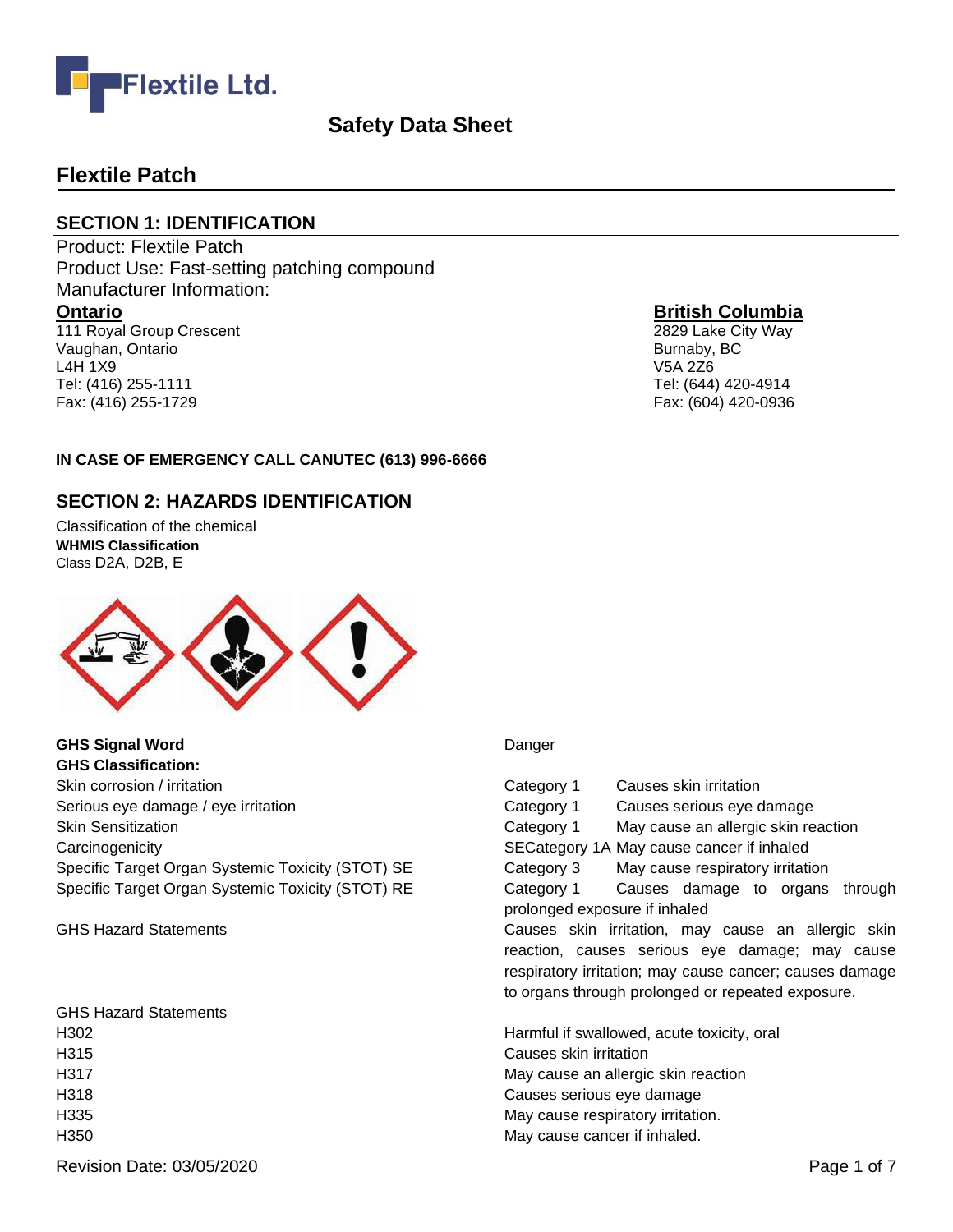

# **Flextile Patch**

| H372                   | Causes damage to organs through prolonged or<br>repeated exposure if inhaled.                                                          |
|------------------------|----------------------------------------------------------------------------------------------------------------------------------------|
| <b>GHS Precautions</b> |                                                                                                                                        |
| Code                   | Description                                                                                                                            |
| P201                   | Obtain special instructions before use.                                                                                                |
| P202                   | Do not handle until all safety precautions have been<br>read and understood.                                                           |
| P260                   | Do not breathe dust.                                                                                                                   |
| P264                   | Wash skin thoroughly after handling.                                                                                                   |
| P270                   | Do not eat, drink or smoke when using this product.                                                                                    |
| P271                   | Use only outdoors or in a well-ventilated area.                                                                                        |
| P272                   | Contaminated work clothing should not be allowed out of<br>the workplace.                                                              |
| P <sub>280</sub>       | Wear protective gloves and eye protection.                                                                                             |
| P302+P352.A            | If on skin: Wash with plenty of water.                                                                                                 |
| P304+P340              | If inhaled: Remove person to fresh air and keep<br>comfortable for breathing.                                                          |
| P305+P351+P338         | If in eyes: Rinse cautiously with water for several<br>minutes. Remove contact lenses, if present and easy to<br>do. Continue rinsing. |
| P308+P313              | If exposed or concerned: Get medical advice/attention.                                                                                 |
| P310                   | Immediately call a POISON CENTER.                                                                                                      |
| P312                   | Call a POISON CENTER if you feel unwell.                                                                                               |
| P314                   | Get medical advice/attention if you feel unwell.                                                                                       |
| P321.A                 | Specific treatment (see supplementary instructions on<br>this label)                                                                   |
| P333+P313              | lf.<br>skin irritation or rash occurs: Get medical<br>advice/attention.                                                                |
| P362+P364              | Take off contaminated clothing and wash it before reuse.                                                                               |
| P403+P233              | Store in a well-ventilated place. Keep container tightly                                                                               |
|                        | closed.                                                                                                                                |
| P405                   | Store locked up.                                                                                                                       |
| P <sub>501</sub>       | Dispose of contents/container in accordance with                                                                                       |
|                        | applicable regulations.                                                                                                                |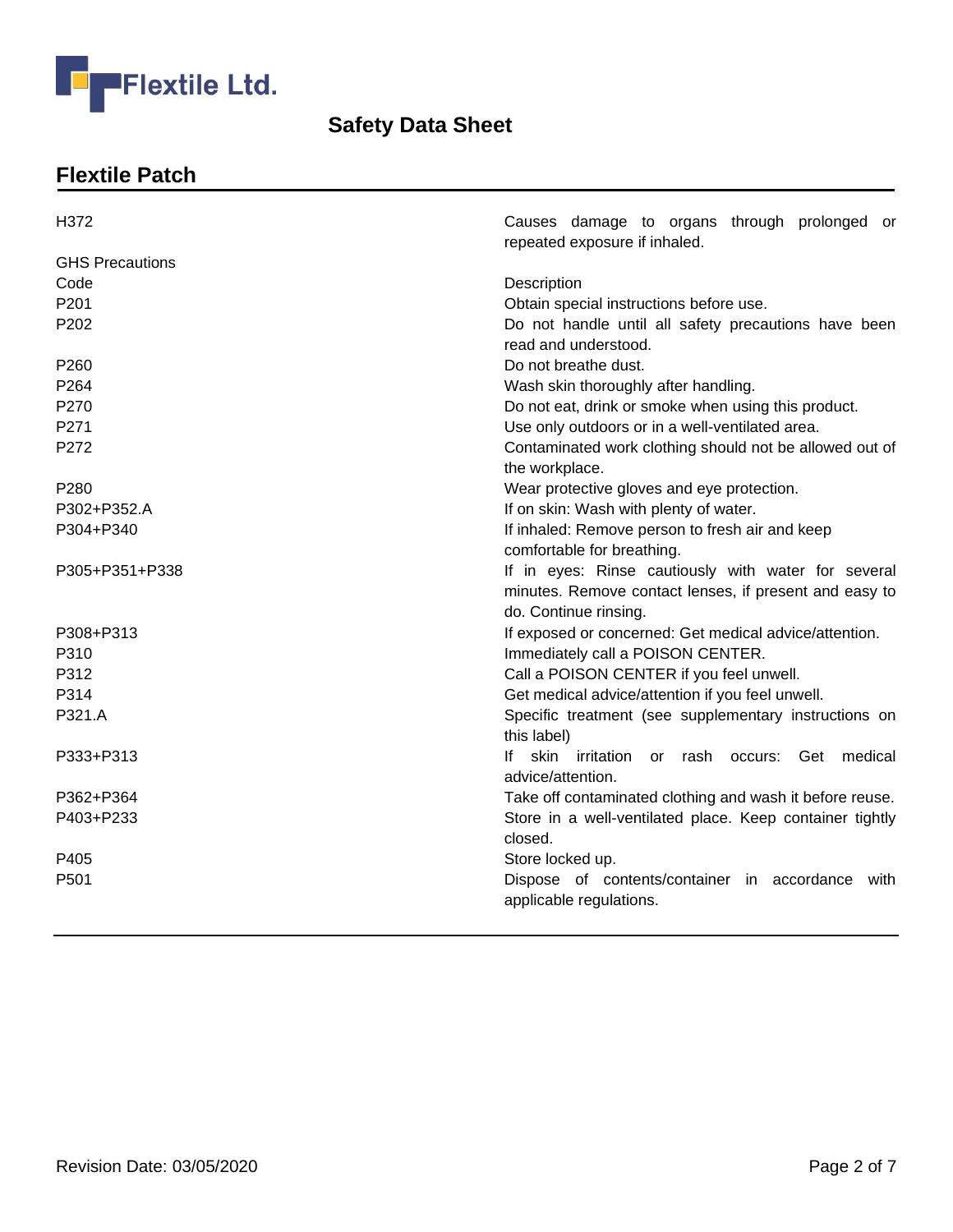

## **Flextile Patch**

## **SECTION 3: COMPOSITION / INFORMATION ON INGREDIENTS**

| <b>Name</b>                     | % by Weight | CAS No.    | <b>Classification</b>   |
|---------------------------------|-------------|------------|-------------------------|
| Calcium Carbonate               | $60 - 80$   | 1317-65-3  | Skin irritant 2, H315   |
|                                 |             |            | Eye irritant 2B, H320   |
|                                 |             |            | STOT SE 3, H335         |
| <b>Portland Cement</b>          | $20 - 40$   | 65997-15-1 | Eye damage 1, H318      |
|                                 |             |            | Skin irritant 2, H315   |
|                                 |             |            | Skin sensitizer 1, H317 |
|                                 |             |            | STOT SE 3, H335         |
| Calcium Aluminate Cement        | $10 - 30$   | 65997-16-2 | Eye damage 1, H318      |
|                                 |             |            | Skin irritant 2, H315   |
| Gypsum                          | $5 - 10$    | 13397-24-5 | <b>STOT SE 3, H335</b>  |
| Silica Sand, Crystalline quartz | $0.1 - 10$  | 14808-60-7 | Carc. 1A, H350          |
|                                 |             |            | <b>STOT RE 1, H372</b>  |
| Lithium Carbonate               | $0.1 - 1$   | 554-13-2   | Acute toxicity 4, H302  |
|                                 |             |            | Eye irritant 2A, H319   |

## **SECTION 4: FIRST AID MESURES**

**General** In case of accident or illness, seek medical attention immediately.

**Eye Contact** Flush eyes and contaminated skin with abundant water. Seek medical attention immediately. **Skin Contact** Remove contaminated clothing immediately. Wash skin immediately with soap and abundant water. **Inhalation** If breathing is irregular or stopped, administer artificial respiration. Move to a well ventilated area. Seek medical attention immediately.

**If Ingested** Severely irritating. Do not induce vomiting. Drink lots of water or milk to dilute. Do not give anything by mouth to an unconscious person. Seek medical attention immediately.

## **SECTION 5: FIRE FIGHTING MEASURES**

| <b>Extinguishing Media</b>             | Water spray, carbon dioxide, dry chemical or foam              |
|----------------------------------------|----------------------------------------------------------------|
| <b>Unsuitable Extinguishing Media</b>  | None in particular                                             |
| <b>Hazardous Combustion Products</b>   | Do not inhale explosion and combustion gases                   |
| <b>Explosive Properties</b>            | N/A                                                            |
| <b>Oxidizing Properties</b>            | N/A                                                            |
| <b>Special Firefighting Procedures</b> | Wear standard fire fighting gear with self-contained breathing |
|                                        | apparatus.                                                     |

## **SECTION 6: ACCIDENTAL RELEASE MEASURES**

**Special Protection** Exposure to spilled material may be irritating or harmful. Wear personal protective equipment. **Protective Equipment** Refer to Section 8 on this Safety Data Sheet for appropriate personal protection equipment. Pick up solids and avoid dust accumulation. Use an appropriate scoop to remove large amounts of material while smaller quantities may be swept up. Avoid the use of water as material becomes alkaline when wet.

**Waste Disposal** Dispose of in accordance with local, state and federal regulations.

**Environmental Precautions** Do not allow product to enter drains or waterways. Do not allow material to contaminate ground water system. Refer to Section 13 for disposal information.

## **SECTION 7: HANDLING AND STORAGE**

Revision Date: 03/05/2020 **Page 3 of 7** and 2011 **Page 3 of 7** and 2011 **Page 3 of 7** and 2012 **Page 3 of 7**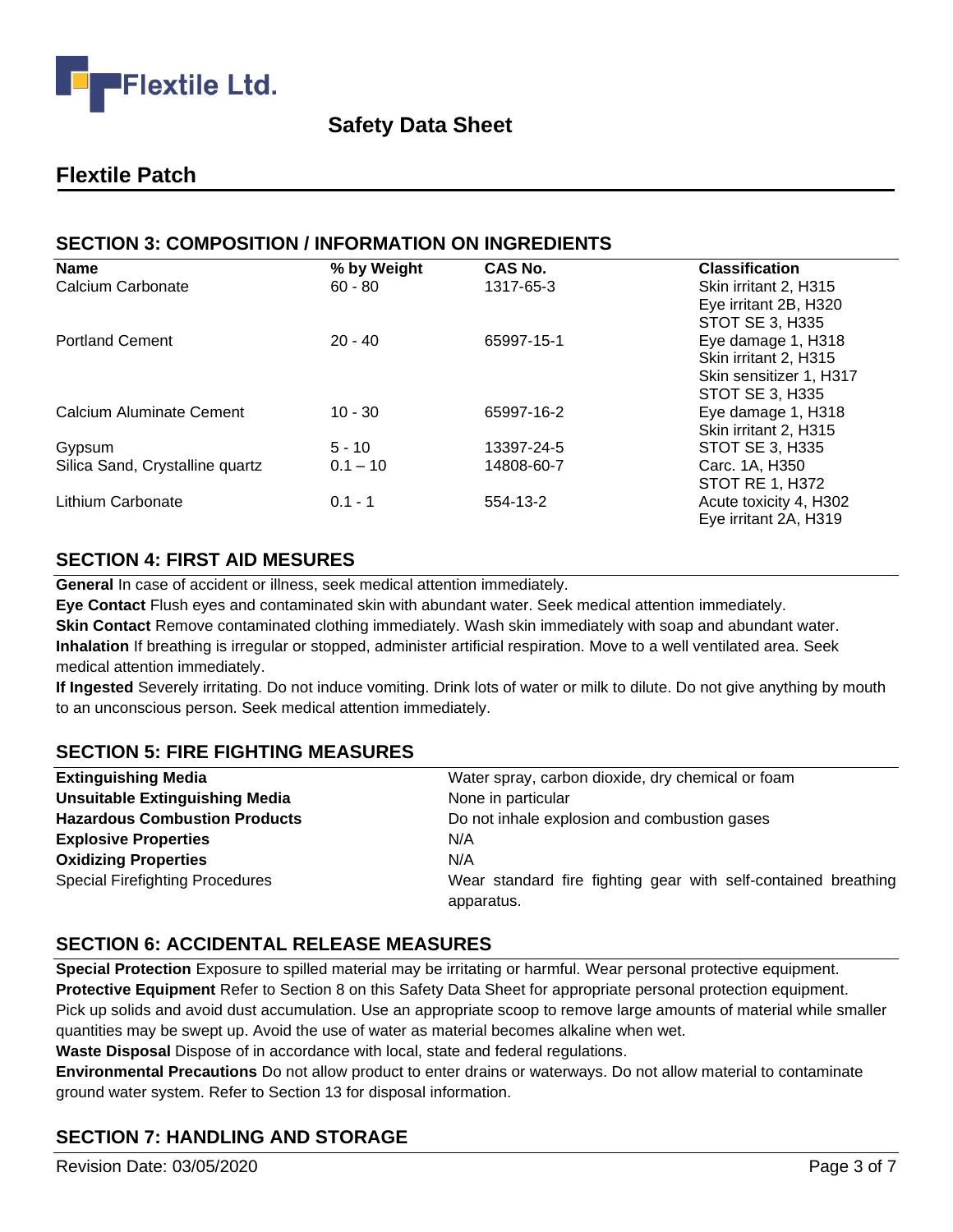

# **Flextile Patch**

Wear personal protective equipment. Avoid contact with skin and eyes, inhalation of vapours and mists. Contaminated clothing should be changed before entering eating areas. Do not eat or drink in work areas. Do not use any empty containers before they are cleaned.

**Protective Equipment** Refer to Section 8 on this Safety Data Sheet for appropriate personal protection equipment. Wash thoroughly after handling.

**Storage** Store in a cool, adequately ventilated, dry area. Keep containers tightly closed when not in use

## **SECTION 8: EXPOSURE CONTROLS AND PERSONAL PROTECTION**

#### **EXPOSURE LIMITS**

| <b>Chemical Name</b>            | <b>CAS No.</b> | <b>ACGIH TLV</b>                                                                              | <b>OSHA PEL</b>                                                               |
|---------------------------------|----------------|-----------------------------------------------------------------------------------------------|-------------------------------------------------------------------------------|
| Silica Sand, Crystalline Quartz | 14808-60-7     | $0.025$ mg/m <sup>3</sup> TWA<br>(respirable fraction)                                        | 0.1 mg/m <sup>3</sup> TWA (respirable)                                        |
| <b>Portland Cement</b>          | 65997-15-1     | 1 mg/m <sup>3</sup> TWA (respirable,<br>containing no asbestos and<br><1% crystalline silica) | 15 mg/m <sup>3</sup> TWA (total dust), 5<br>$mg/m3 TWA$ (respirable)          |
| Calcium Carbonate               | 1317-62-3      | 10 mg/m $3$ TWA                                                                               | 5mg/m <sup>3</sup>                                                            |
| Gypsum                          | 13397-24-5     | 10 mg/m $3$ TWA                                                                               | 15 mg/m <sup>3</sup> TWA (total dust)<br>5 mg/m <sup>3</sup> TWA (respirable) |

#### **ENGINEERING CONTROL METHODS:**

**Ventilation** Use local exhaust ventilation or other engineering controls to minimize exposures.

**Eye Protection**: Wear safety glasses with side shields or face shield when handling this product. Have an eye wash station available.

**Skin protection** Avoid skin contact by wearing chemically resistant gloves and long sleeved shirt.

**Hand Protection** Use protective gloves that provides comprehensive protection, e.g. P.V.C., neoprene or rubber.

**Respiratory Protection** Use approved (OSHA) dust respirator rated n95 when mixing .

## **SECTION 9: PHYSICAL AND CHEMICAL PROPERTIES**

Physical state Solid Odour threshold N/A Specific gravity 1.2 – 1.6 Boiling point N/A Freezing point N/A pH 11 when wet

Odour and appearance **Odourless** Grey powder

Revision Date: 03/05/2020 **Page 4 of 7** Page 4 of 7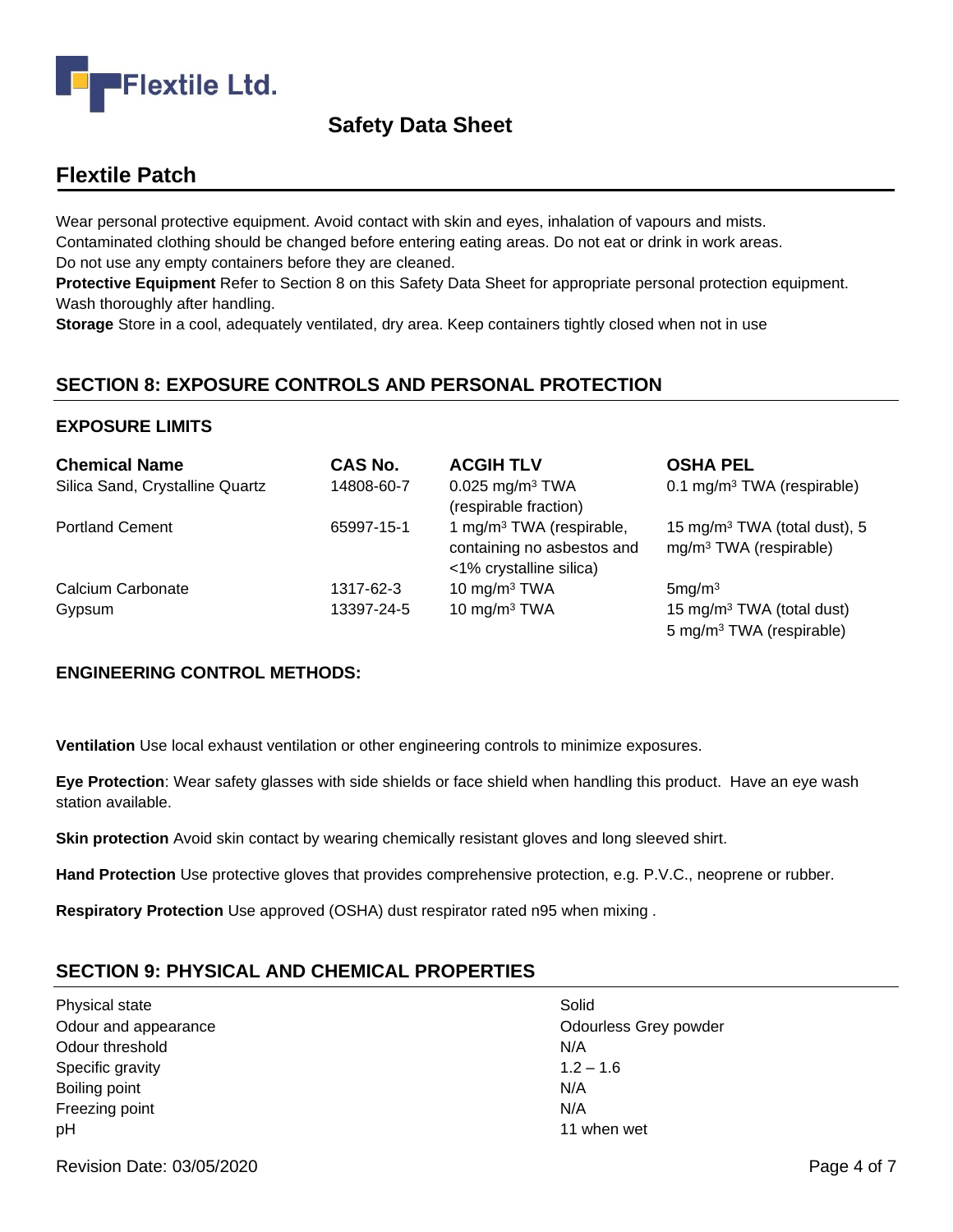

# **Flextile Patch**

| Flash point                                  | N/A         |
|----------------------------------------------|-------------|
| Upper/Lower flammability or explosive limits | N/A         |
| Auto-ignition temperature                    | N/A         |
| Decomposition temperature                    | N/A         |
| <b>Explosive properties</b>                  | N/A         |
| Oxidizing properties                         | N/A         |
| Solubility in water                          | Dispersable |
| Solubility in oil                            | N/D         |
| Octanol/Water coefficient                    | N/D         |
| Calculated VOC content                       | $0$ g/l     |

## **SECTION 10: STABILITY AND REACTIVITY**

| Chemical stability               | Stable                                                            |
|----------------------------------|-------------------------------------------------------------------|
| Incompatible materials           | Strong oxidizing agents, strong acids, strong                     |
|                                  | bases                                                             |
| Conditions to avoid              | Keep dry until used                                               |
| Hazardous decomposition products | $CO$ , $CO2$ , $NOx$ , and other unidentified organic<br>compunds |

#### **SECTION 11: TOXICOLOGICAL INFORMATION**

| Toxicological information based on the individual components. |                |                            |
|---------------------------------------------------------------|----------------|----------------------------|
| <b>Chemical Name</b>                                          | <b>CAS No.</b> | <b>LD50/LC50</b>           |
| Silica Sand, Crystalline Quartz                               | 14808-60-7     | ORAL LD50 (rat) 500 mg/kg  |
| <b>Portland Cement</b>                                        | 65997-15-1     | N/Av                       |
| Calcium Carbonate                                             | 1317-65-3      | Oral LD50 6450 mg/kg (rat) |

**Routes of entry** skin contact, eye contact, ingestion, inhalation

**Effects of acute exposure** irritate the eyes and upper respiratory tract. Ingestion can cause throat irritation. **Effects of chronic exposure** cement dust can cause inflammation of tissue lining the nasal interior and the eye cornea. Hypersensitive persons may develop allergic dermatitis.

| Skin corrosion                    | In both dry and wet forms can dry skin and cause alkali burns     |
|-----------------------------------|-------------------------------------------------------------------|
| Serious eye damage / irritation   | Can cause moderate irritation, tearing, and reddening             |
| Respiratory or skin sensitization | May cause an allergic skin reaction, and respiratory irritation   |
| Germ cell mutagenicity            | No data available.                                                |
| Carcinogenicity                   | This product contains crystalline silica. Crystalline silica      |
|                                   | (respirable size) is classified as carcinogenic by inhalation by: |
|                                   | IARC (Group 1), ACGIH (Group A2), NTP (Group 1), OSHA             |
|                                   | (Select carcinogen).                                              |
|                                   | Cement is not listed as a carcinogen by IARC or NTP; however,     |
|                                   | cement contains trace amounts of crystalline silica and           |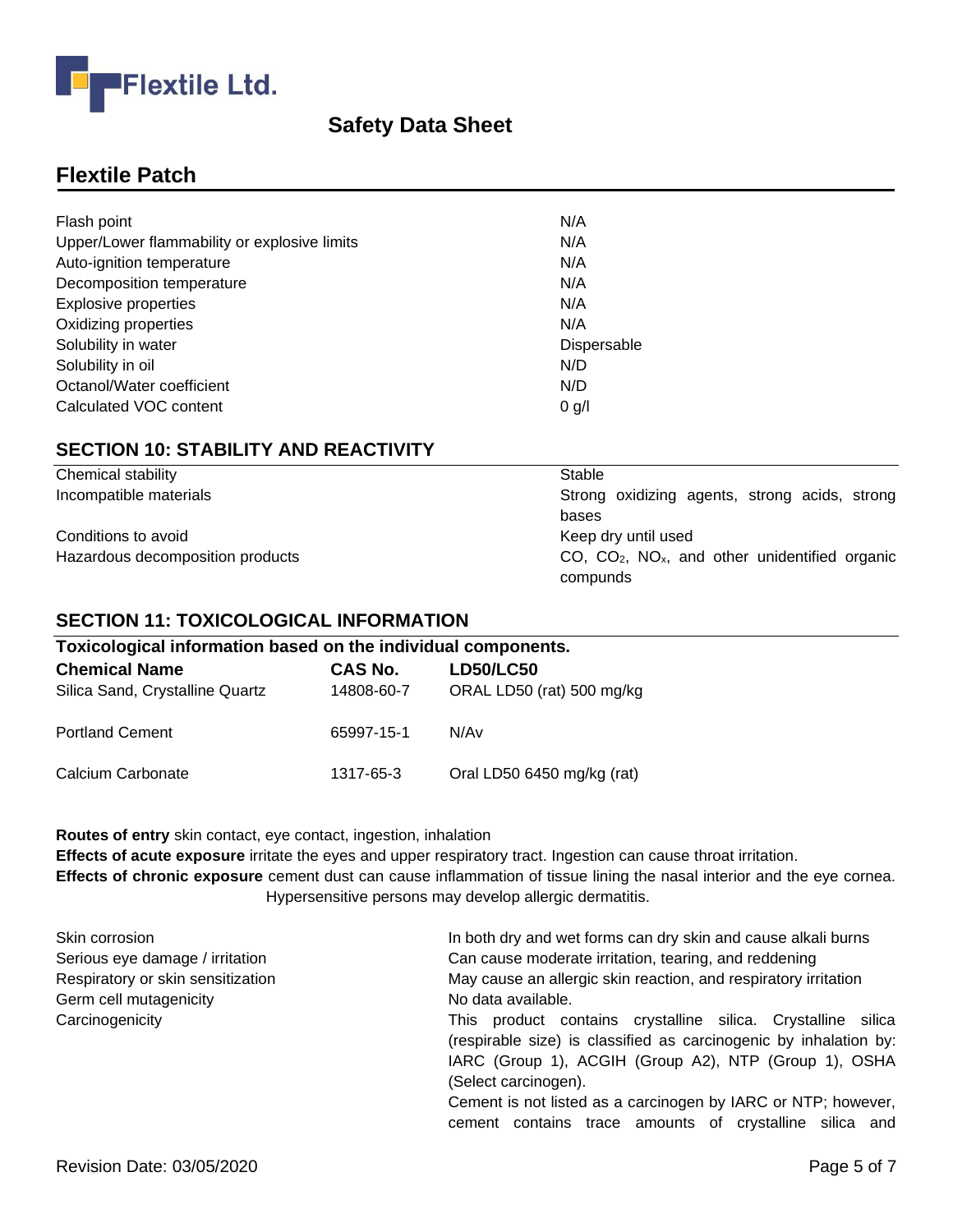

# **Flextile Patch**

|                        | hexavalent chromium which are classified by IARC and NTP as |
|------------------------|-------------------------------------------------------------|
|                        | known human carcinogens.                                    |
| Reproductive toxicity  | No data available                                           |
| STOT-single exposure   | May cause respiratory irritation                            |
| STOT-repeated exposure | May cause lung damage upon repeated or prolonged exposure   |
| Aspiration hazard      | repeated inhalation of dust may result in silicosis         |

#### **SECTION 12: ECOLOGICAL INFORMATION**

| Ecotoxicity                                        | N/A                                                |
|----------------------------------------------------|----------------------------------------------------|
| Persistence and degradability                      | N/A                                                |
| Bioaccumulative potential                          | N/A                                                |
| Mobility in soil                                   | N/A                                                |
| Other adverse effects                              | N/A                                                |
| List of components with eco-toxological properties |                                                    |
| Silica sand                                        | LC50 Aquatic acute toxicity carp >10,000 mg/l 72 h |
| Gypsum                                             | LC50 Fathead minnow . 1970 mg/l, 96 h              |
| <b>SECTION 13: DISPOSAL CONSIDERATIONS</b>         |                                                    |

# **Handling for disposal** Handle waste as per recommendations in Section 7.

Dispose of in an approved landfill. Waste must be handled in accordance with all federal, state, provincial, and local regulations. Consult authorities before disposal.

## **SECTION 14: TRANSPORT INFORMATION**

Consult Bill of Lading for transportation information. Canadian TDG : not regulated US DOT: not regulated IATA: not regulated

#### **SECTION 15: REGULATORY INFORMATION**

#### **Canadian Information:**

Canadian WHMIS Classification: This product is a WHMIS Controlled Product. It meets one or more of the criteria for a controlled product provided in Part IV of the Controlled Products Regulations (CPR). Refer to Section 2 for a WHMIS Classification for this product.

This product has been classified according to the hazard criteria of the CPR and the MSDS contains all of the information required by the CPR.

Canadian Environmental Protection Act (CEPA) information: All ingredients listed appear on either the Domestic Substances List (DSL) or the Non- Domestic Substances List (NDSL). It contains components listed on the Canadian HPA Ingredient Disclosure List. It contains Crystalline silica, quartz.

#### **US Federal Information:**

TSCA: All listed ingredients appear on the Toxic Substances Control Act (TSCA) inventory.

CERCLA Reportable Quantity (RQ) (40 CFR 117.302): None reported.

SARA TITLE III: Sec. 313, Toxic Chemicals Notification, 40 CFR 372: This material is not subject to SARA notification requirements, since it does not contain any Toxic Chemical constituents above the minimum concentrations.